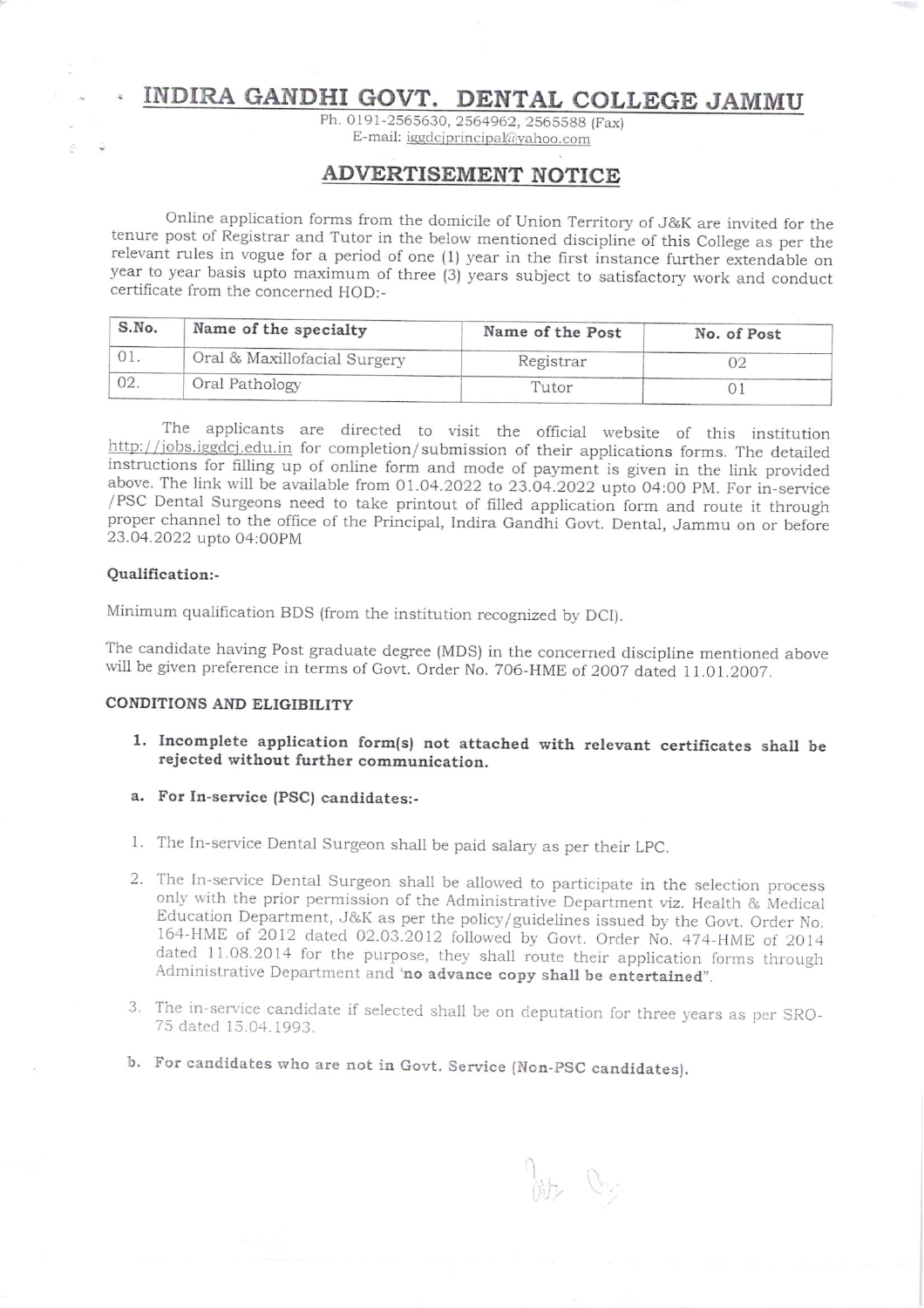- 1. The Non-PSC candidates shall be engaged on Academic Arrangement Basis as per terms and conditions of S.O.364 dated 27.11.2020 and is entitled for salary as applicable under S.O-364 dated 27.11.2020.
- c. The maximum age of the candidate at the time of submission of application should be 50 years as per S.O-364 dated 27.11.2020.

## d. General Condition of eligibility for all candidates:-

- 1. The doctors who were earlier appointed as Registrar/ Tutor in Dental College/Medical Colleges but have left the job before completing tenure need not to apply.
- Those candidates who have already completed their tenure as<br>Registrar/Demonstrator/Tutor in above discipline need not to apply and their<br>application forms shall not be considered. 2. Those to apply and their
- 3. The applications should be accompanied with an affidavit duly attested by the  $1st$  Class Magistrate, declaring that the applicant has not done Registrarship earlier within or outside the UT (J&K) in above mentioned dis
- <sup>A</sup>passport size photograph should be pasted at the appropriate place on the application form. +
- e. The application forms should be accompanied with self-attested copies of the following documents/testimonials:-
- 
- 
- 
- 
- 
- 1. BDS Degree from recognized College & recognized University.<br>
2. Internship compilation certificate.<br>
3. Attempt certificate issued by the Head of Institution/University.<br>
4. Marks card of all years of BDS.<br>
5. MDS Degre 6. Rural Service certificate (prior to post-graduation) issued by the Director Health
- 7. Field service certificate (after post-graduation) issued by the Director Heatth Services (if any).
- 8. Distinctions, National Scholarship, Honours, Medal, Academic merit certificate (if any).<br>9. House Job certificate for full one year issued by the Principal concerned.
- 
- 10. Professional publication in a standard Medical Journal (if any).
- 11. Registration Certificate (upto-date) of J&K Dental Council.
- 12. Date of Birth certificate.
- 13. A copy of Aadhar Card.
- 14. Domicile certificate/proof.

The selection of the candidate will be made in accordance with the orders issued by the Government for the purpose and on the basis of combined academic merit and performance in the interview.

The engagement of the doctors as Registrar/ Tutor shall be subject to the following terms and conditions:-

- 1. Tenure appointment shall be subject to work and conduct of the doctors in the College/Hospital remaining satisfactory during his/her tenure. In case of misconduct or negligence in duties or found indulging in strike or
- 2. The selected doctor shall be whole timer and shall not engage himself/herself in private practice and in lieu of the loss of practice he/she shall be entitled to non-practicing

W